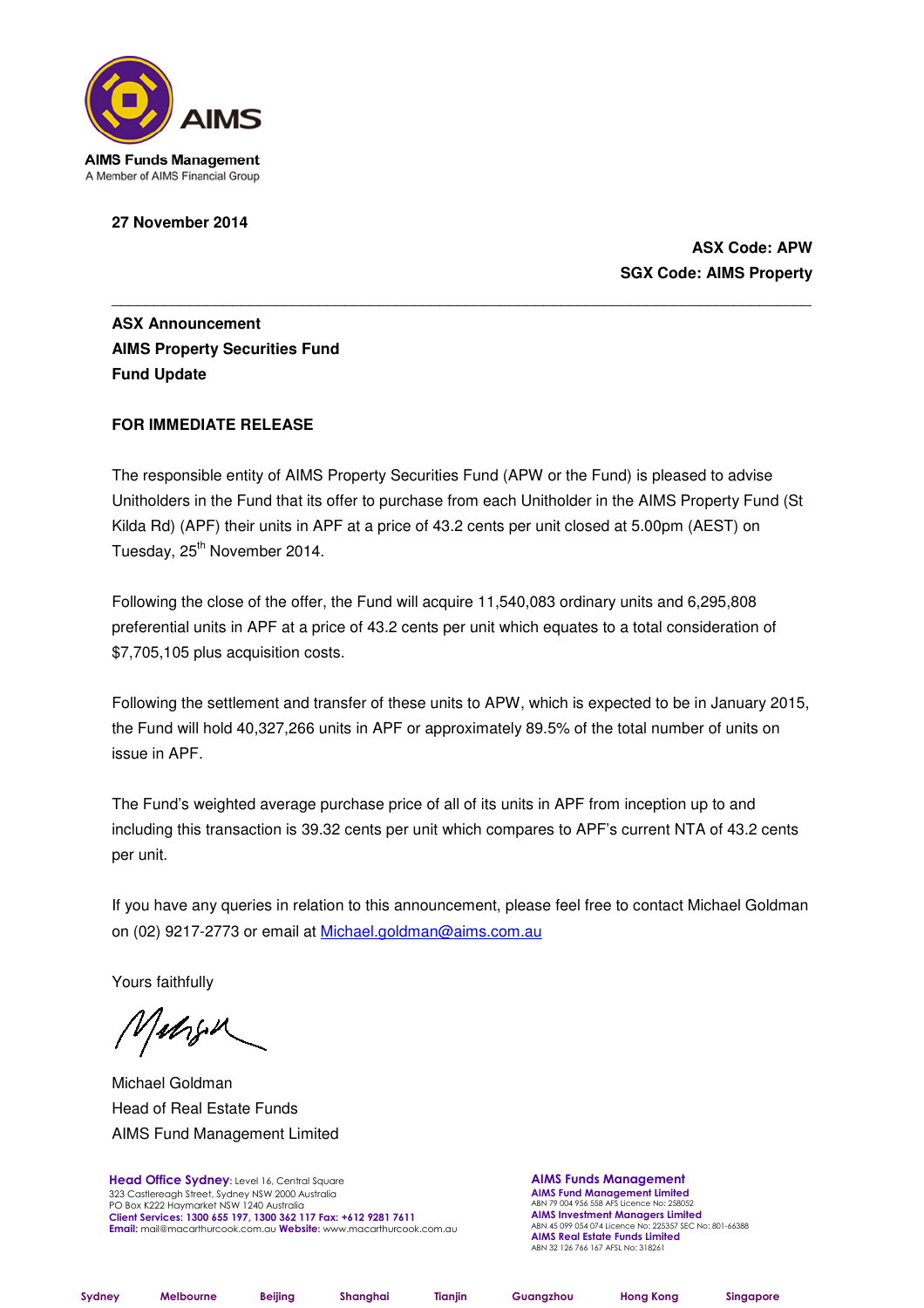## **About AIMS Fund Management Limited:**

**AIMS Fund Management Limited (formerly known as MacarthurCook Fund Management Limited) is a wholly owned subsidiary of the AIMS Financial Group (AIMS), which specialises in the investment management of direct property, real estate securities and mortgage assets.** 

**AIMS manage approximately A\$1.5 billion on behalf of over 20,000 Investors/borrowers as at 21 December 2012 and are the investment managers for AIMS Property Fund (St. Kilda Road), MacarthurCook Office Property Trust, AIMS Commercial Mortgage Fund, Advance Mortgage Fund and AIMS Property Securities Fund. AIMS also manages, in a joint-venture arrangement with AMP Capital, the AIMS-AMP Capital Industrial REIT in Singapore.** 

**The AIMS Property Securities Fund is listed on the ASX and the Singapore Exchange. The AIMS-AMP Capital Industrial REIT is listed on the Singapore Exchange.** 

### **About AIMS Financial Group:**

**Established in 1991, AIMS Financial Group (AIMS) is a diversified financial services and investment group with a solid track record and enviable reputation in the mortgage lending, fund management and securitisation markets in Australia, active in the areas of lending, securitisation, investment banking, funds management, property investment, stock exchange ownership and high-tech investment.** 

**Since 1999, AIMS has raised approximately A\$4 billion in funds from the capital markets. Of this, AIMS has issued approximately A\$3 billion residential mortgage-backed securities, with most of them rated AAA by both Standard & Poors and Fitch Ratings, and has originated over A\$5 billion of high quality prime home loans since 1997.** 

**AIMS has actively introduced a number of international investors into the Australian markets and to date. AIMS has also attracted over A\$1 billion of investments into Australia from overseas investors.** 

**AIMS is also the investment manager for AIMS' funds, which amount to approximately A\$1.5 billion fund as at 1 November 2012.** 

**AIMS' head office is in Sydney, Australia, and it has businesses across Australia, China, Hong Kong and Singapore. Our highly qualified, professional and experienced cross-cultural teams enable AIMS to bridge the gap between Australia and China across various sectors.** 

### **AIMS Financial Group Expands During GFC**

**During the global financial crisis, AIMS expanded its business in a time when many other businesses were experiencing immense difficulties.** 

**In October 2008, AIMS acquired the Asia Pacific Stock Exchange (APX), which is the only Western Securities Exchange 100% owned by a private company.** 

**In April 2009, AIMS became the largest shareholder (15.8%) of the ASX listed fund manager, MacarthurCook Limited (MCK). In August 2009 , AIMS' holding increase to 54% and by November 2009, AIMS' became the 100% owner of MCK which was subsequently delisted from the ASX.** 

### **MacarthurCook Turnaround Story**

**At the time of acquisition, MacarthurCook's fund management business was severely distressed with each of the 4 listed funds and a number of unlisted funds starved of capital and management expertise. Under AIMS' leadership, MacarthurCook's funds have been turned around, stabilised and improved outcome for investors, for example:** 

**A. The MacarthurCook Industrial REIT (MI-REIT) listed on the SGX (now known as AIMS AMP Capital Industrial REIT). At the time of the AIMS acquisition of MacarthurCook in 2009, MI-REIT was a vehicle which was in distress. MI-REIT had an obligation to refinance S\$220.8million and purchase a**